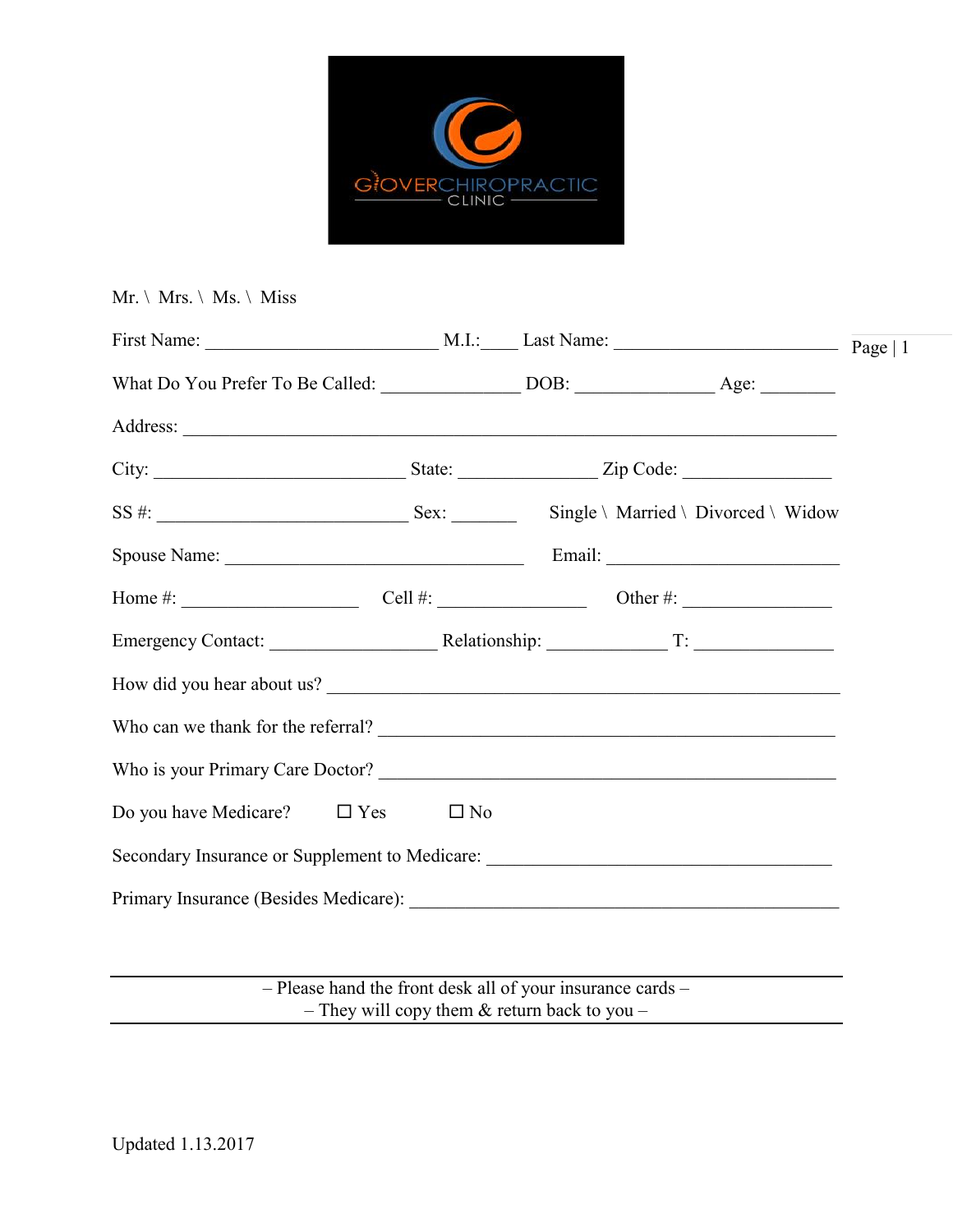

Insurance verification and authorization is not a guarantee of payment. I understand that I may be responsible for any balance that is not paid by insurance. I authorize Glover Chiropractic Clinic to release any information regarding my treatment to any insurance company in effort to receive reimbursement for services provided. I authorize the use of this signature on all insurance submissions.

Page | 2

 $\_$  , and the set of the set of the set of the set of the set of the set of the set of the set of the set of the set of the set of the set of the set of the set of the set of the set of the set of the set of the set of th

Signature Date Date Parent (if patient is a minor)

| The US Government is now requiring that we supply them with the following information:                                                                             |  |  |
|--------------------------------------------------------------------------------------------------------------------------------------------------------------------|--|--|
| Ethnicity:<br>$\Box$ Hispanic or Latino $\Box$ Not Hispanic or Latino                                                                                              |  |  |
| Race:<br>$\Box$ White $\Box$ American Indian/Alaskan Native $\Box$ Asian $\Box$ African American<br>$\Box$ Native Hawaiian/Pacific Islander                        |  |  |
| Preferred Language:<br>$\Box$ English $\Box$ Spanish $\Box$ French $\Box$ German $\Box$ Italian $\Box$ Mandarin $\Box$ Cantonese $\Box$ Tagalog<br>$\Box$ Japanese |  |  |
| Have you ever been diagnosed with either of the following?<br>$\Box$ Diabetes<br>$\Box$ Asthma                                                                     |  |  |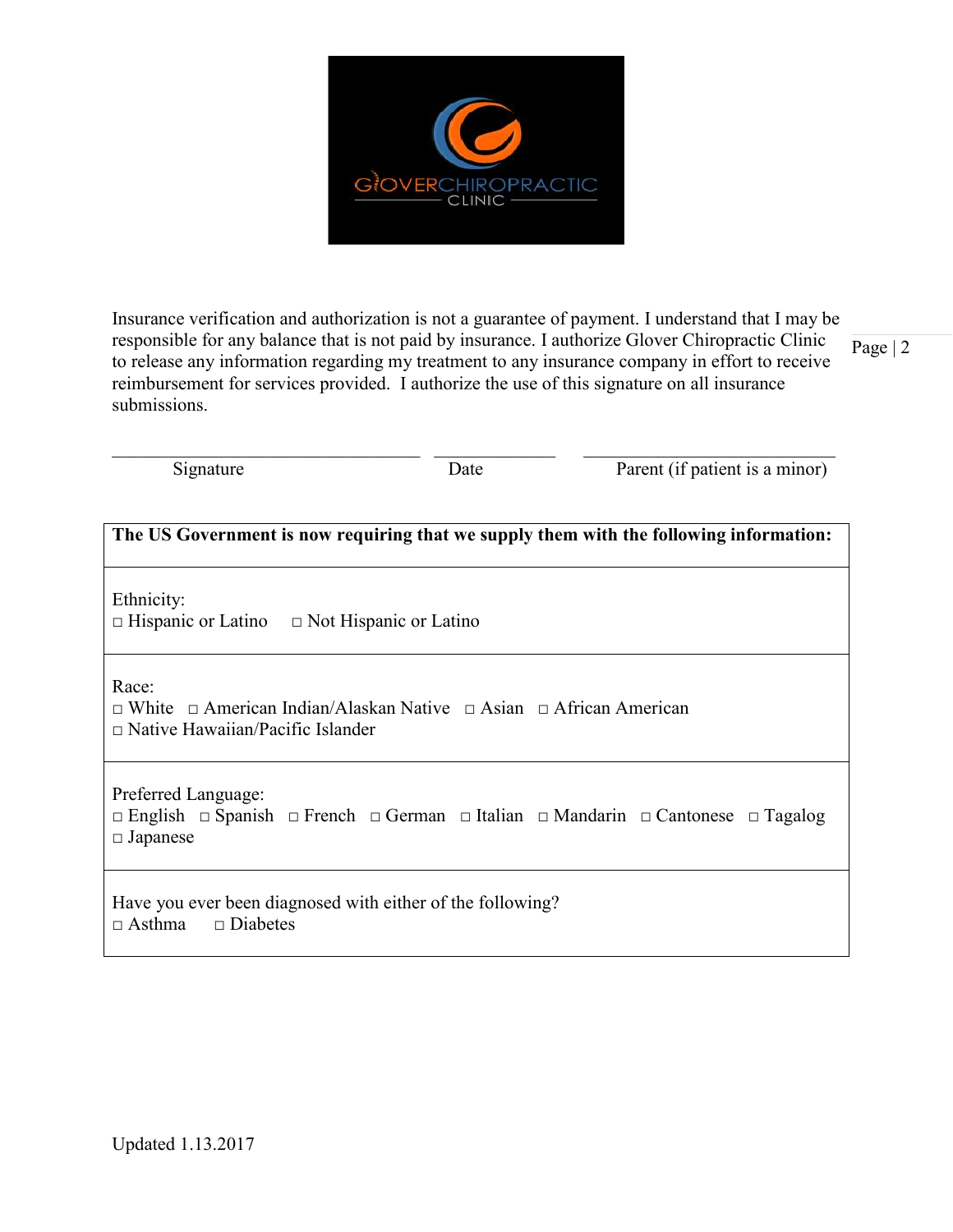

**Anyone in your immediate family with any of the following:**  $\Box$ Rheumatoid Arthritis  $\Box$  Diabetes  $\Box$  Lupus  $\Box$  Cancer  $\Box$  ALS  $\Box$  Heart Problems

Page | 3

**For each of the conditions listed below, place a check in the "past" column if you have had the condition in the past. If you presently have a condition listed below, place a check in the "present" column.**

|        | <b>Past Present</b>         | Past   | <b>Present</b>                | Past   | <b>Present</b>            |
|--------|-----------------------------|--------|-------------------------------|--------|---------------------------|
| п      | □ Headaches                 | □      | □ High Blood Pressure         | $\Box$ | □ Diabetes                |
| □      | □ Neck Pain                 | $\Box$ | □ Heart Attack                | $\Box$ | $\Box$ Excessive Thirst   |
| □      | □ Upper Back Pain           | □      | □ Chest Pains                 | $\Box$ | □ Frequent Urination      |
| □      | □ Mid Back Pain             | □      | □ Stroke                      | $\Box$ | □ Smoking/Tobacco Use     |
| □      | □ Low Back Pain             | □      | $\Box$ Angina                 | □      | □ Drug/Alcohol Dependance |
| $\Box$ | □ Shoulder Pain             | □      | □ Kidney Stones               | □      | $\Box$ Allergies          |
| $\Box$ | □ Elbow/Upper Arm Pain      | $\Box$ | □ Kidney Disorders            | □      | □ Depression              |
| □      | □ Wrist Pain                | □      | $\Box$ Bladder Infection      | $\Box$ | $\Box$ Systemic Lupus     |
| $\Box$ | □ Hand Pain                 | $\Box$ | $\Box$ Painful Urination      | $\Box$ | $\Box$ Epilepsy           |
| $\Box$ | □ Hip Pain                  | □      | □ Loss of Bladder Control     | $\Box$ | □ Dermatitis/Eczema/Rash  |
| $\Box$ | $\Box$ Upper Leg Pain       | □      | □ Prostate Problems           | п      | □ HIV/AIDS                |
| □      | □ Knee Pain                 | $\Box$ | □ Abnormal Weight Gain/Loss   |        |                           |
| $\Box$ | □ Ankle/Foot Pain           |        |                               |        |                           |
|        |                             | □      | $\Box$ Loss of Appetite       |        | <b>For Females Only</b>   |
| $\Box$ | □ Jaw Pain                  | □      | □ Abdominal Pain              | $\Box$ | □ Birth Control Pills     |
| □      | □ Joint Pain/Stiffness      | □      | □ Ulcer                       | □      | □ Hormonal Replacement    |
| $\Box$ | $\Box$ Arthritis            | $\Box$ | $\Box$ Hepatitis              | $\Box$ | □ Pregnancy               |
| $\Box$ | $\Box$ Rheumatoid Arthritis | $\Box$ | □ Liver/Gall Bladder Disorder |        |                           |
| $\Box$ | □ Cancer                    | $\Box$ | □ General Fatigue             |        |                           |
| □      | □ Tumor                     | □      | □ Muscular Incoordination     |        |                           |
| □      | □ Asthma                    | $\Box$ | □ Visual Disturbances         |        |                           |
| □      | □ Chronic Sinusitis         | $\Box$ | □ Dizziness                   |        |                           |
| П      | □ Other:                    |        |                               |        |                           |

 $\mathcal{L}_\mathcal{L} = \{ \mathcal{L}_\mathcal{L} = \{ \mathcal{L}_\mathcal{L} = \{ \mathcal{L}_\mathcal{L} = \{ \mathcal{L}_\mathcal{L} = \{ \mathcal{L}_\mathcal{L} = \{ \mathcal{L}_\mathcal{L} = \{ \mathcal{L}_\mathcal{L} = \{ \mathcal{L}_\mathcal{L} = \{ \mathcal{L}_\mathcal{L} = \{ \mathcal{L}_\mathcal{L} = \{ \mathcal{L}_\mathcal{L} = \{ \mathcal{L}_\mathcal{L} = \{ \mathcal{L}_\mathcal{L} = \{ \mathcal{L}_\mathcal{$ 

 $\mathcal{L}_\mathcal{L} = \{ \mathcal{L}_\mathcal{L} = \{ \mathcal{L}_\mathcal{L} = \{ \mathcal{L}_\mathcal{L} = \{ \mathcal{L}_\mathcal{L} = \{ \mathcal{L}_\mathcal{L} = \{ \mathcal{L}_\mathcal{L} = \{ \mathcal{L}_\mathcal{L} = \{ \mathcal{L}_\mathcal{L} = \{ \mathcal{L}_\mathcal{L} = \{ \mathcal{L}_\mathcal{L} = \{ \mathcal{L}_\mathcal{L} = \{ \mathcal{L}_\mathcal{L} = \{ \mathcal{L}_\mathcal{L} = \{ \mathcal{L}_\mathcal{$ 

 $\mathcal{L}_\mathcal{L} = \{ \mathcal{L}_\mathcal{L} = \{ \mathcal{L}_\mathcal{L} = \{ \mathcal{L}_\mathcal{L} = \{ \mathcal{L}_\mathcal{L} = \{ \mathcal{L}_\mathcal{L} = \{ \mathcal{L}_\mathcal{L} = \{ \mathcal{L}_\mathcal{L} = \{ \mathcal{L}_\mathcal{L} = \{ \mathcal{L}_\mathcal{L} = \{ \mathcal{L}_\mathcal{L} = \{ \mathcal{L}_\mathcal{L} = \{ \mathcal{L}_\mathcal{L} = \{ \mathcal{L}_\mathcal{L} = \{ \mathcal{L}_\mathcal{$ 

 $\mathcal{L}_\mathcal{L} = \{ \mathcal{L}_\mathcal{L} = \{ \mathcal{L}_\mathcal{L} = \{ \mathcal{L}_\mathcal{L} = \{ \mathcal{L}_\mathcal{L} = \{ \mathcal{L}_\mathcal{L} = \{ \mathcal{L}_\mathcal{L} = \{ \mathcal{L}_\mathcal{L} = \{ \mathcal{L}_\mathcal{L} = \{ \mathcal{L}_\mathcal{L} = \{ \mathcal{L}_\mathcal{L} = \{ \mathcal{L}_\mathcal{L} = \{ \mathcal{L}_\mathcal{L} = \{ \mathcal{L}_\mathcal{L} = \{ \mathcal{L}_\mathcal{$ 

## **Please list any medications you are currently taking:** \_\_\_\_\_\_\_\_\_\_\_\_\_\_\_\_\_\_\_\_\_\_\_\_\_\_\_\_\_\_\_\_

## **Please list any supplements you are currently taking:** \_\_\_\_\_\_\_\_\_\_\_\_\_\_\_\_\_\_\_\_\_\_\_\_\_\_\_\_\_\_\_\_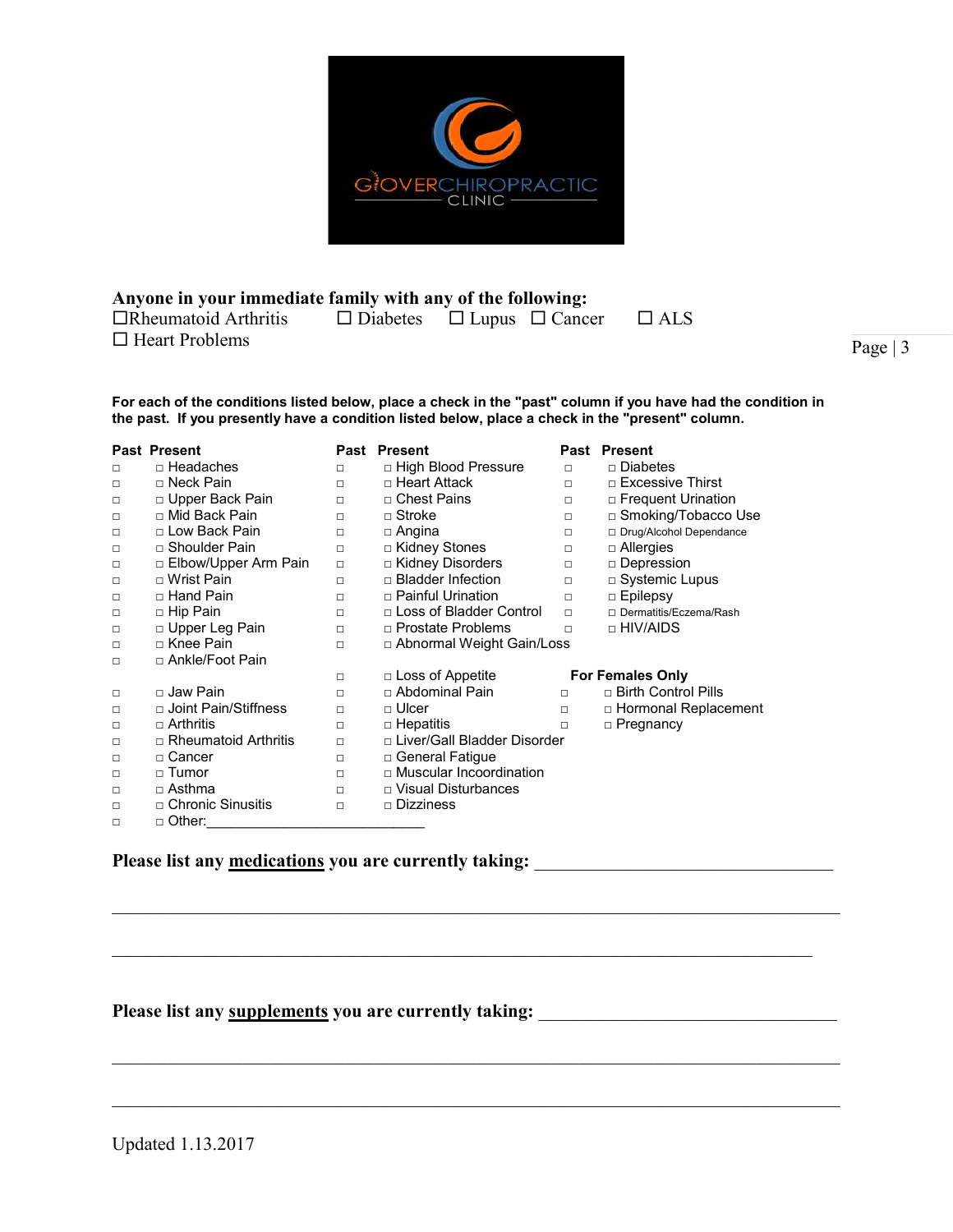

**Please list any surgical procedures you have had:** \_\_\_\_\_\_\_\_\_\_\_\_\_\_\_\_\_\_\_\_\_\_\_\_\_\_\_\_\_\_\_\_\_\_\_

| Do you have any allergies to medication/food/seasonal?                                     |                            |
|--------------------------------------------------------------------------------------------|----------------------------|
|                                                                                            |                            |
| What activities do you do during the day?                                                  |                            |
| $\Box$ Sit: $\Box$ Most of the day $\Box$ Half the day                                     | $\Box$ A little of the day |
| $\Box$ Stand: $\Box$ Most of the day $\Box$ Half the day                                   | $\Box$ A little of the day |
| $\Box$ Computer Work $\Box$ Most of the day $\Box$ Half the day                            | $\Box$ A little of the day |
| $\Box$ On the phone $\Box$ Most of the day $\Box$ Half the day                             | $\Box$ A little of the day |
| Please list any hobbies or activities you do outside of work: ___________________          |                            |
| Any other hospitalizations not previously mentioned?<br>$\Box$ No $\Box$ Yes, Please list: |                            |
| Any other past significant trauma?                                                         |                            |
| $\Box$ No $\Box$ Yes, Please list:                                                         |                            |

 $\sum_{\text{Page}} | 4$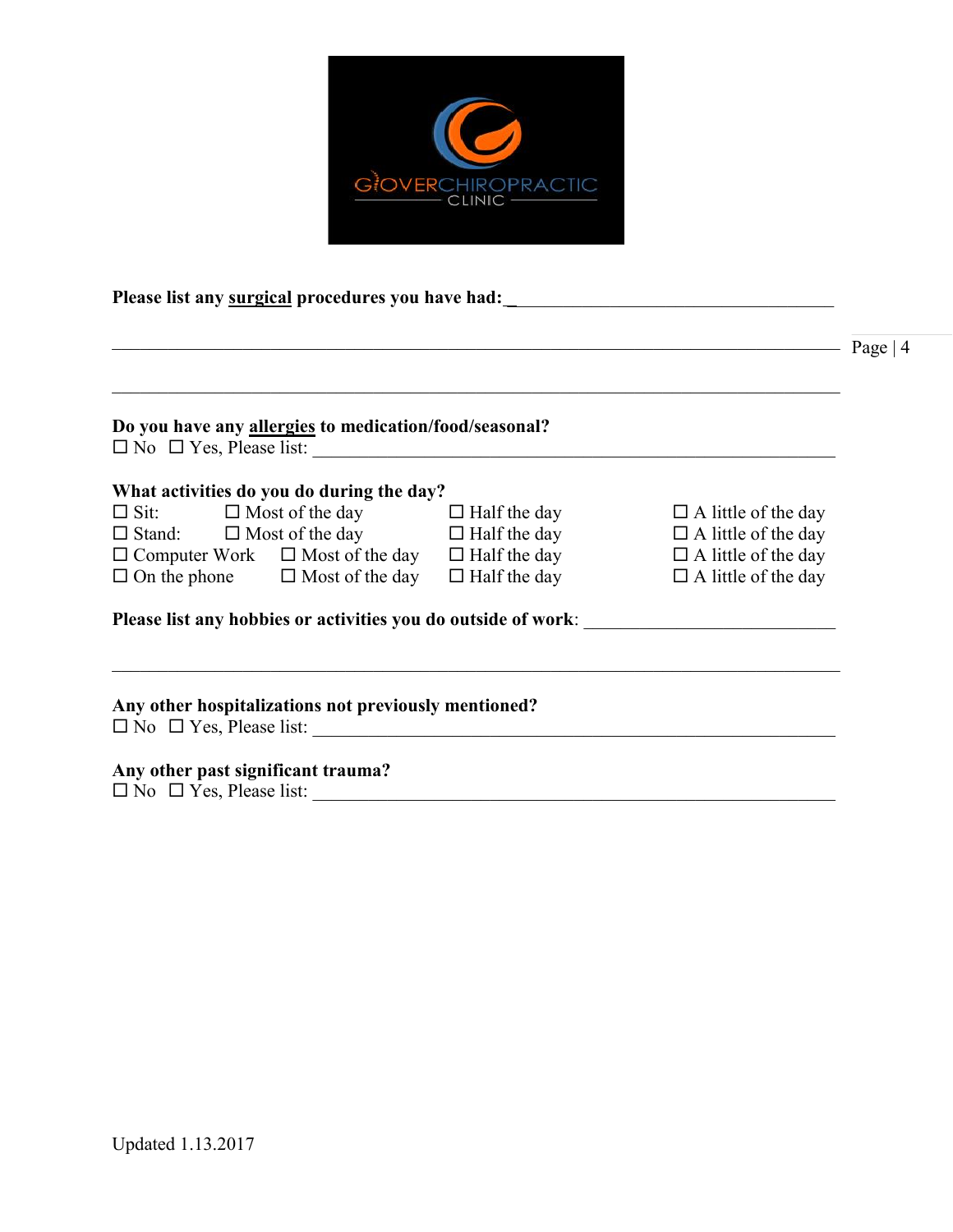

Page | 5

#### **Please circle any of the following symptoms you have had or Check NONE**

|                  |                                                | <b>NONE</b> |
|------------------|------------------------------------------------|-------------|
| <b>CONST</b>     | CHILLS WEIGHT LOSS WEIGHT GAIN<br><b>FEVER</b> |             |
| <b>EYES</b>      | <b>GLASSES CONTACTS VISION CHANGES</b>         |             |
| <b>EARS</b>      | HEARING AIDS DIFFICULT HEARING LOSS OF HEARING |             |
| <b>NOSE</b>      | <b>SINUS PAIN</b>                              |             |
| <b>THROAT</b>    | DIFF. SWALLOWING SORE THROAT                   |             |
| <b>MOUTH</b>     | <b>MOUTH PAIN</b>                              |             |
| <b>CARDIO</b>    | CHEST PAIN PALPITATIONS                        |             |
| <b>RESP</b>      | <b>SHORTNESS OF BREATH</b><br><b>COUGH</b>     |             |
| GI               | ABD PAIN NAUSEA VOMITTING DIARRHEA             |             |
|                  | CONSTIPATION ACID REFLUX                       |             |
| GU               | CHANGE IN FREQUENCY OR PAIN WITH URINATION     |             |
| <b>SKIN</b>      | <b>WOUNDS</b><br><b>RASH</b>                   |             |
| <b>NEURO</b>     | SEIZURE FAINTING NUMBNESS TINGLING WEAKNESS    |             |
|                  | <b>DIZZINESS</b>                               |             |
| $\bf H$          | DEPRESSION CHANGE IN APPETITE CHANGE OF SLEEP  |             |
| <b>ENDOCRINE</b> | <b>DRY SKIN</b>                                |             |

I affirm that the information I have given is correct to the best of my knowledge. The information I have provided will remain confidential, and I understand that it is my responsibility to inform this office of any changes in my medical status.

 $\_$  , and the contribution of the contribution of  $\mathcal{L}_\mathcal{A}$  , and the contribution of  $\mathcal{L}_\mathcal{A}$  , and the contribution of  $\mathcal{L}_\mathcal{A}$ 

PRINT PATIENT NAME SIGNATURE DATE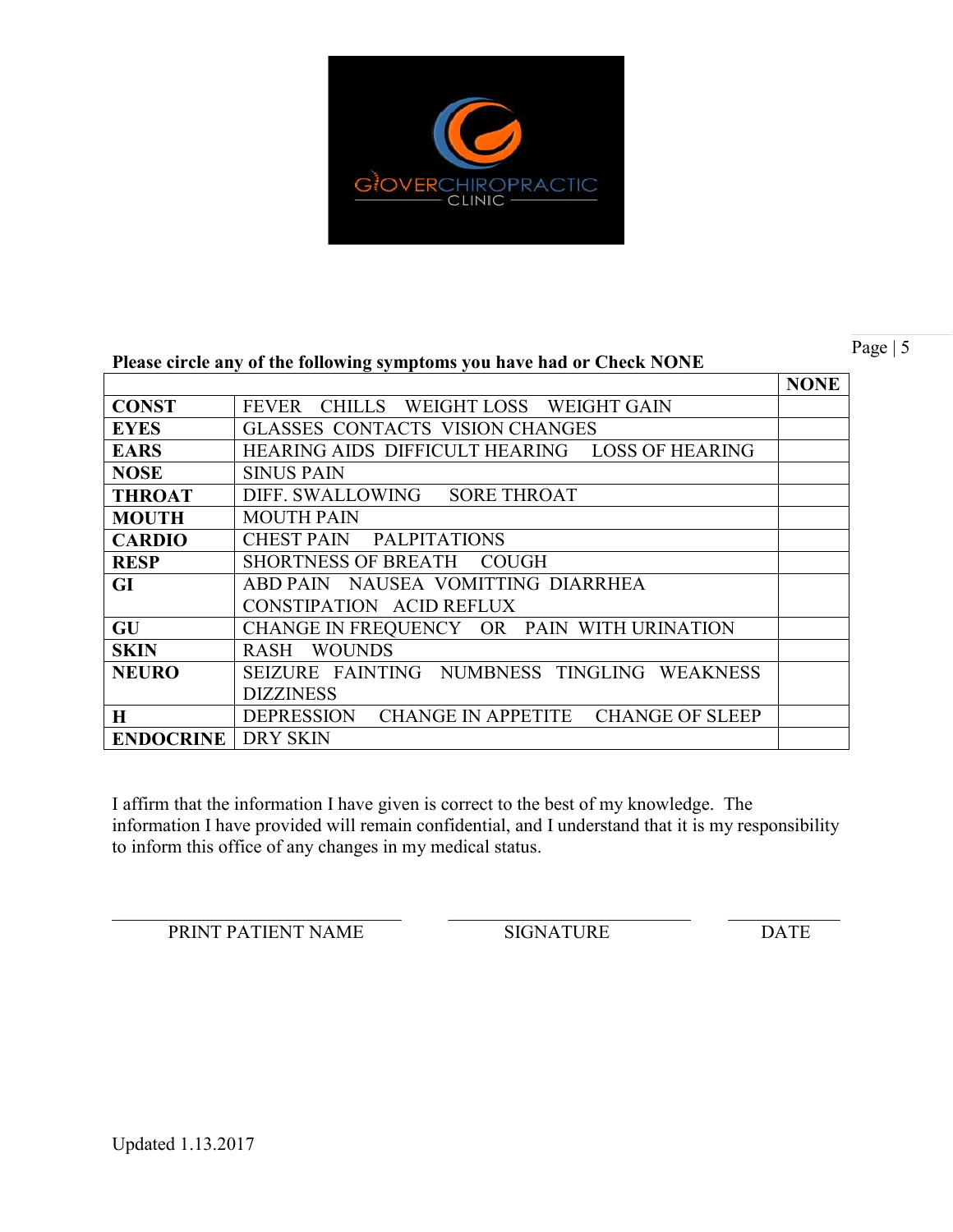

# INFORMED CONSENT Page | 6

I understand and am informed that, as in all health care, in the practice of chiropractic there is a small inherent risk of injury which includes but is not limited to, muscle strains, sprains, fractures, dislocation, intervertebral disc injury, and cardiovascular accident. I understand that Dr. Jeffrey N. Glover will not be able to anticipate all potential complications, but will rely on clinical expertise and judgment to determine the correct course of treatment, which will be in my best interests considering all known facts. I understand that results are not guaranteed and that I have the opportunity to discuss the purposes and risks associated with all recommended evaluation and treatment procedures at any time.

I have read and understand the preceding statements and herby consent to voluntarily participate in orthopedic, neurologic and physical performance testing, as well as manipulative, and exercise/rehabilitation therapies as deemed appropriate by Dr. Jeffrey N. Glover. If at any time, I have further questions or decide not to continue to consent in treatment, I understand I have that right and it is my duty to notify my doctor.

| <b>PRINT PATIENT NAME</b>  | <b>SIGNATURE</b> | <b>DATE</b> |
|----------------------------|------------------|-------------|
| If patient is a minor:     |                  |             |
|                            |                  |             |
| PRINT PARENT/GUARDIAN NAME | <b>SIGNATURE</b> | <b>DATE</b> |